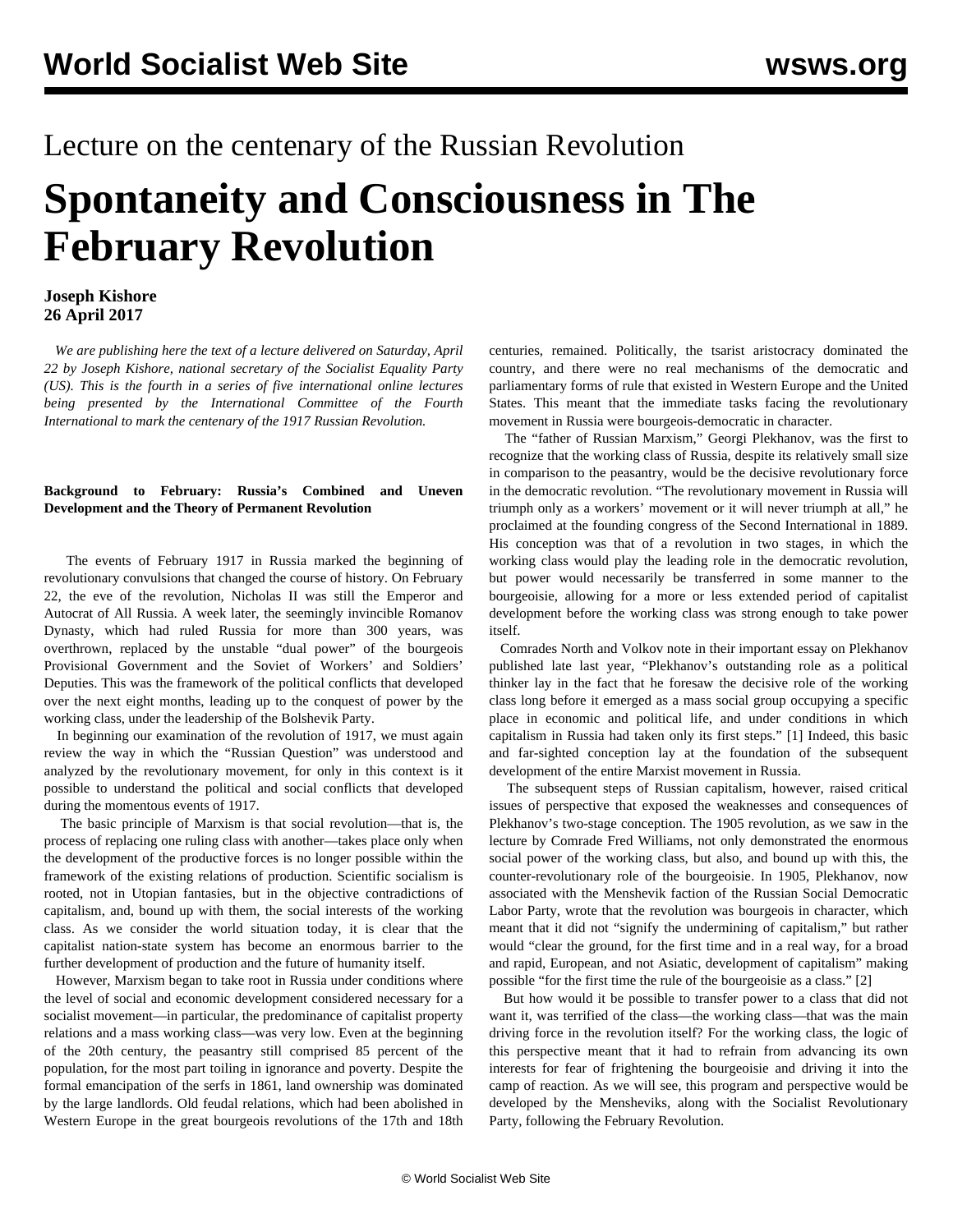The perspective of Lenin, the leader of the Bolsheviks, was very

different. The Russian Revolution was to be a bourgeois-democratic revolution, but the fundamental tasks of this revolution would and could not be carried out by the bourgeoisie or in alliance with the bourgeoisie. The most important of these tasks was the liquidation of feudal relations in the countryside. In Russia, however, the bourgeoisie was unwilling and unable to carry out this task. In response to Plekhanov's statement in 1905 that it was necessary to be careful not to repel the non-proletarian parties by "tactless actions," Lenin replied that "the liberals and landlords will forgive you millions of 'tactless acts' but will not forgive you a summons to take away the land." [3]

 Lenin advanced instead a program of overthrowing the tsarist aristocracy though a "democratic dictatorship of the proletariat and the peasantry," with the term "dictatorship" used in the Marxist sense of state power. The working class would take power in alliance with the peasantry and implement the most radical democratic measures. However, this revolution would not and could not transcend the framework of capitalist property relations. "Social Democracy has consistently stressed the bourgeois nature of the impending revolution in Russia," he wrote in 1905, "and insisted on a clear line of demarcation between the democratic minimum program and the socialist maximum program… Objectively," he added, "the historical course of events has now posed before the Russian proletariat precisely the task of carrying through the democratic bourgeois revolution…; this task confronts the people as a whole, the entire mass of the petty bourgeoisie and the peasantry; without such a revolution the more or less extensive development of an independent class organization for the socialist revolution is unthinkable." [4]

 Trotsky's theory of permanent revolution rejected the two-stage theory of Plekhanov as well as the "democratic dictatorship of the proletariat and the peasantry" proposed by Lenin.

 Trotsky recognized that the basic tasks of the bourgeois-democratic revolution had yet to be completed. The "unevenness" of capitalist development was expressed in the relative backwardness of Russian economy and society. However, into this backwardness, class relations of a highly advanced character had been introduced, as a result of the interaction of the Russian economy with the world economy. Rather than an organic growth of capitalism that involved the development of a broad layer of petty bourgeois and small craftsmen, Trotsky wrote in 1906, "Capital intruded from the West with the direct co-operation of absolutism, and in a short period converted a number of old archaic towns into centers of trade and industry, and even created, in a short time, commercial and industrial towns in places that previously had been absolutely uninhabited." [5]

 Trotsky later referred to this phenomenon as the "law of combined development"—"a drawing together of the different stages of the journey, a combining of the separate steps, an amalgam of archaic with more contemporary forms." [6]

 This "combined and uneven" character of Russian development determined the social physiognomy and political orientation of different classes. The speed and concentration of industrialization imparted to the class struggle a particularly explosive character.

 As for the bourgeoisie, it was thoroughly dependent on foreign capital and therefore European imperialism. The severity of the class struggle meant that the Russian liberal bourgeoisie was perpetually terrified that the development of a revolutionary movement against the tsar would spark a working-class movement against private ownership. It was thus constantly fleeing into the arms of the tsar and seeking an alliance with the landed aristocracy.

 This phenomenon could already be seen in Europe, in somewhat different form, during the revolutions of 1848. The revolutionary movements in Hungary, Germany and Austria in the middle of the 19th century were characterized by a high level of working class struggle, and the bourgeoisie, fearing this revolution, allied with reaction. "No struggle can be successful," the German revolutionary Ferdinand Lassalle wrote to Marx in 1849, "if social questions enter into it only as a sort of hazy element, and remain in the background, and if it is carried on under the banner of national regeneration or bourgeois republicanism." [7] It was in their 1850 report to the Central Authority of the Communist League that Marx and Engels first used the phrase "Revolution in Permanence!", to refer to working class opposition to the "hypocritical phrases of the democratic petty bourgeoisie" that preaches "general unity and reconciliation … in which the definite demands of the proletariat must not be brought forward for the sake of beloved peace." [8]

 The level of class conflict in Russia a half century later was far greater, and the revolutionary appetite of the bourgeoisie far less, than in 1848 in Europe, let alone in 1789 at the time of the great French Revolution. The overthrow of the tsar and the resolution of the "democratic tasks" fell to the working class of Russia, which, Trotsky emphasized, would play the leading role in the revolution, leading behind it the peasant masses.

 In opposition to Lenin, Trotsky insisted that once the working class took power, it could not constrain itself to purely "bourgeois" tasks, but would be compelled to make inroads into capitalist property relations, to begin introducing socialism. Having taken state power, what program would the working class implement? Even if it were to establish a state in alliance with the peasantry, how would the party of the working class respond to unemployment and food shortages, or to strikes by workers or lockouts by employers? Writing in 1909, he criticized Lenin for believing that "the contradiction between the proletariat's class interests and objective conditions [i.e., the backwardness of Russia] will be resolved by the proletariat imposing a political limitation upon itself" by exercising a "class asceticism."

 Whereas the Mensheviks, proceeding from the abstract notion that "our revolution is a bourgeois revolution," arrive at the idea that the proletariat must adapt all its tactics to the behavior of the liberal bourgeoisie in order to ensure the transfer of state power to that bourgeoisie, the Bolsheviks proceed from an equally abstract notion—"democratic dictatorship, not socialist dictatorship"—and arrive at the idea of a proletariat in possession of state power imposing a bourgeois-democratic limitation upon itself. It is true that the difference between them in this matter is very considerable: while the anti-revolutionary aspects of Menshevism have already become fully apparent, those of Bolshevism are likely to become a serious threat only in the event of victory. [9]

 The revolution in Russia could only be led by the working class, and, having taken power, the working class would be compelled to introduce measures of a socialist character. This was one sense in which the revolution would be "permanent."

 But how was this possible in backward Russia? How could the most advanced forms of social relations be introduced in a country that was so economically underdeveloped, comprised of the most part of peasants? The key to resolving this dilemma lay in understanding Russia and the Russian Revolution not as an isolated, national event, but as a component part of an international revolution.

In the midst of the 1905 Revolution, Trotsky wrote:

 Binding all countries together with its mode of production and its commerce, capitalism has converted the whole world into a single economic and political organism. This immediately gives the events now unfolding an international character, and opens up a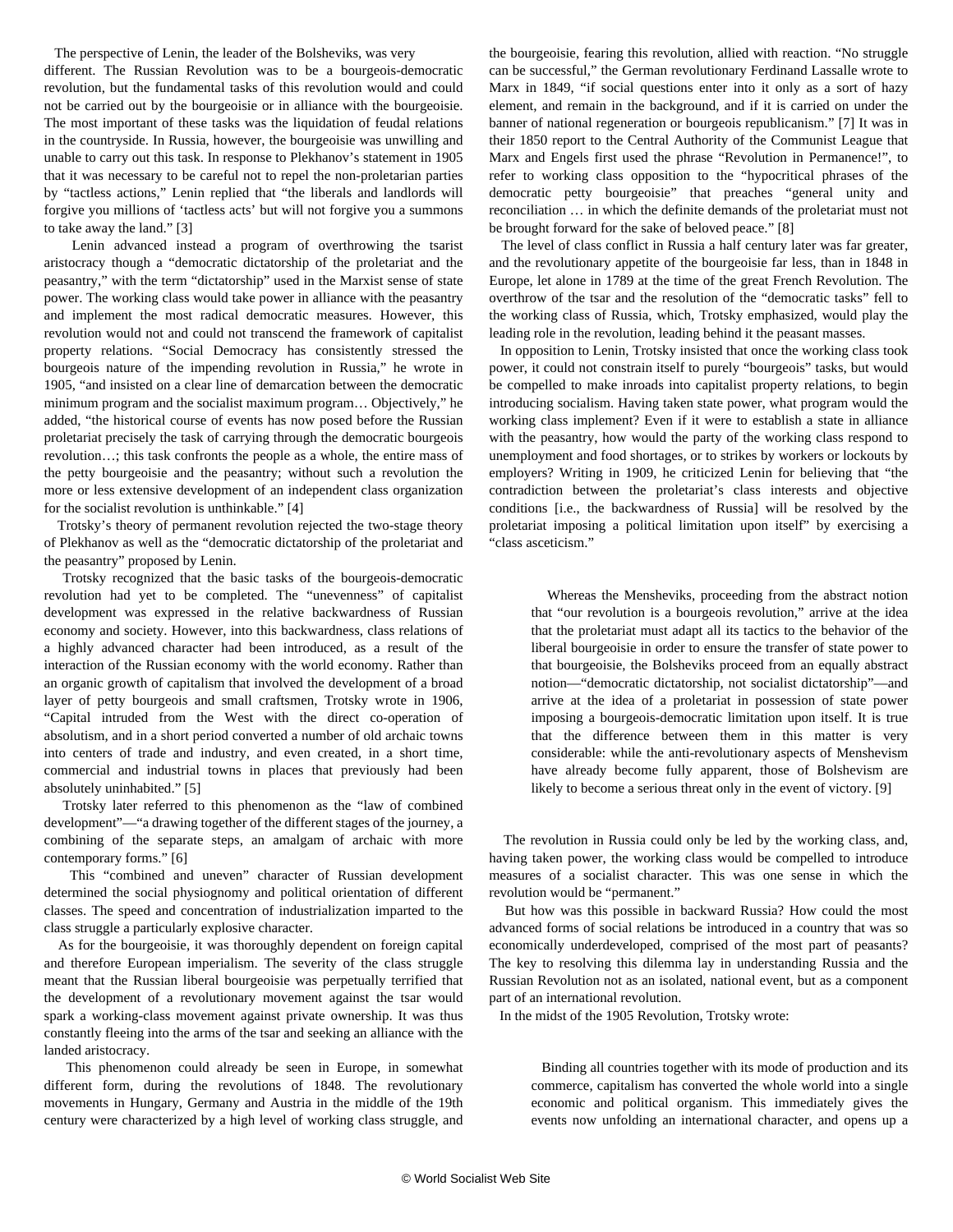wide horizon. The political emancipation of Russia led by the working class will raise that class to a height as yet unknown in history, will transfer to it colossal power and resources, and will make it the initiator of the liquidation of world capitalism, for which history has created all the objective conditions... [10]

 The passage of twelve years between 1905 and the outbreak of the February Revolution only confirmed Trotsky's analysis. On the bloody battlefields of Europe, the fate of workers of every country was bound together. The Great War, the colossal breakdown of the nation-state system, also marked the end of all national programs. It placed on the order of the day the socialist reorganization of world economy. This was another sense in which the revolution had to be "permanent." Writing in the midst of the mass international slaughter, Trotsky explained:

> A national bourgeois revolution in Russia is impossible because of the absence of a genuinely revolutionary bourgeois democracy. The time for national revolutions is past, in Europe anyway, and so is the time for national wars. There is a deep inner connection between the two. We are living in the era of imperialism, which means not only a system of colonial expansion but also a very distinctive type of domestic regime. It is no longer a matter of a bourgeois nation opposing an old regime, but of the proletariat opposing the bourgeois nation. [11]

 This perspective provided the essential strategic foundation of the Bolshevik Party between April and October, but not before an internal struggle led by Lenin, to which I will return later in this lecture.

#### **Five Days**

 It is within this perhaps extended introduction that we examine the events of February 1917 and the Russian Revolution as a whole. Russia's development during the year, and, indeed, the subsequent nationalist and Stalinist degeneration of the Soviet Union, provided powerful confirmation in different forms of the correctness of Trotsky's theory of permanent revolution.

 While more information has been uncovered by historians over the past 80 years, and there are a number of valuable works on the February Revolution, the best account of the Russian Revolution as a whole remains Trotsky's *History of the Russian Revolution*. If the main consequence of this lecture is to encourage more people to read this book, I would consider it a success.

 The most immediate fact about the February Revolution, as with the revolution of 1905, is that its principal motive force was the working class, and particularly the working class of Petrograd.

 Even prior to February 23, the class struggle in Russia had been escalating under the impact of the war and desperate economic conditions. While the number of striking workers had fallen from 1.3 million in January-July 1914, just prior to the outbreak of the war, to under 10,000 from August-December of that year, it rose to more than 500,000 in 1915 and nearly 1 million in 1916. In the weeks leading up to the February Revolution, the number of strikes expanded rapidly, including 186,000 workers participating in a strike to mark the anniversary of the 1905 Bloody Sunday massacre, and the lockout of 25,000 workers at the Putilov factory, the largest factory in Petrograd, on February 22. The strikes were

becoming increasingly political in character, demanding an end to the monarchy and an end to war.

 The revolution itself began with the eruption of protests and walkouts by workers in the heavily industrialized Vyborg District, where the Bolshevik Party had a principal base of support.

 On February 23, International Women's Day (March 8 in the western calendar), women textile workers in the Vyborg District, fed up with long work hours, the unending war, food shortages and bread lines, met in the morning and walked off the job. They appealed to their fellow workers in neighboring factories, which included large metal working plants, to join them. [12]

 One worker in the New Lessner Factory, a machine construction plant in the Vyborg District, and one of the largest factories in Petrograd at the time, described what followed: "Women's voices were heard in the alley onto which the windows of our department opened, shouting 'Down with the war! Down with the high cost of living! Down with hunger! Bread for the workers'… Throngs of militant women workers filled the alley. Those who spotted us began waving their arms and yelling 'Come out! Stop work!' Snowballs pelted the windows. We decided to join the demonstration." [13]

 Though the policy of the Bolshevik Party central leadership at the time was not to call for strike action, the Vyborg Committee met and decided to support the strike. Similar decisions were taken at other factories, involving workers associated with the Menshevik and Socialist Revolutionary parties, as well as the Bolsheviks. More than 100,000 workers, or about a third of the industrial workforce, were on strike by the end of the day.

 The next day, February 24, a Friday, the strike expanded to encompass half of all industrial workers, more than 200,000, and began to expand beyond the Vyborg District. The gigantic factories, the centers of industrial production, including war production, became the centers of revolutionary activity and agitation. This day also saw the beginning of confrontations with the police. The military, however, had not yet been ordered to shoot at protesters, and there were initial signs of fraternization between workers and soldiers.

 On the third day, Saturday, February 25, the strike expanded and became practically general. Nearly 250,000 workers participated. The police played a leading role in suppressing strikes and demonstrations. A conflict began between the soldiers of the city and the police. In one incident, Cossack soldiers not only refused to assist police in breaking up a demonstration, but attacked the police and killed their commander.

 Tsar Nicholas II ordered Khabalov, the commander of the Petrograd military district, to take more drastic action to suppress a rebellion that could endanger the war effort. "I order you to bring all these disorders in the Capital to a halt as of tomorrow. These cannot be permitted in this difficult time of war with Germany and Austria." Khabalov responded with an order forbidding gatherings in the street. Arrests were made in the evening, including of five members of the Petrograd Committee of the Bolsheviks, with direct guidance of the Bolsheviks falling to the Vyborg organization.

 The fourth day was Sunday, February 26, and the factories were closed. Yet demonstrations continued, and Khabalov followed Nicholas' orders with bloody violence. Mobilizing more reliable military units, including the training squads composed of non-commissioned officers, he ordered troops to fire into the crowds. Hundreds were killed, thousands wounded.

 In the evening of the 26th, a momentous event occurred that would foreshadow what was to happen the next day. The Pavlovsky regiment of the Imperial Guard revolted, angered at the firing on workers by their own training squad.

 On the morning of the 27th, the soldiers' revolt began with a mutiny of the Volynsky regiment. They fired on and killed their commander, who had ordered them to shoot workers the previous day. The mutineers went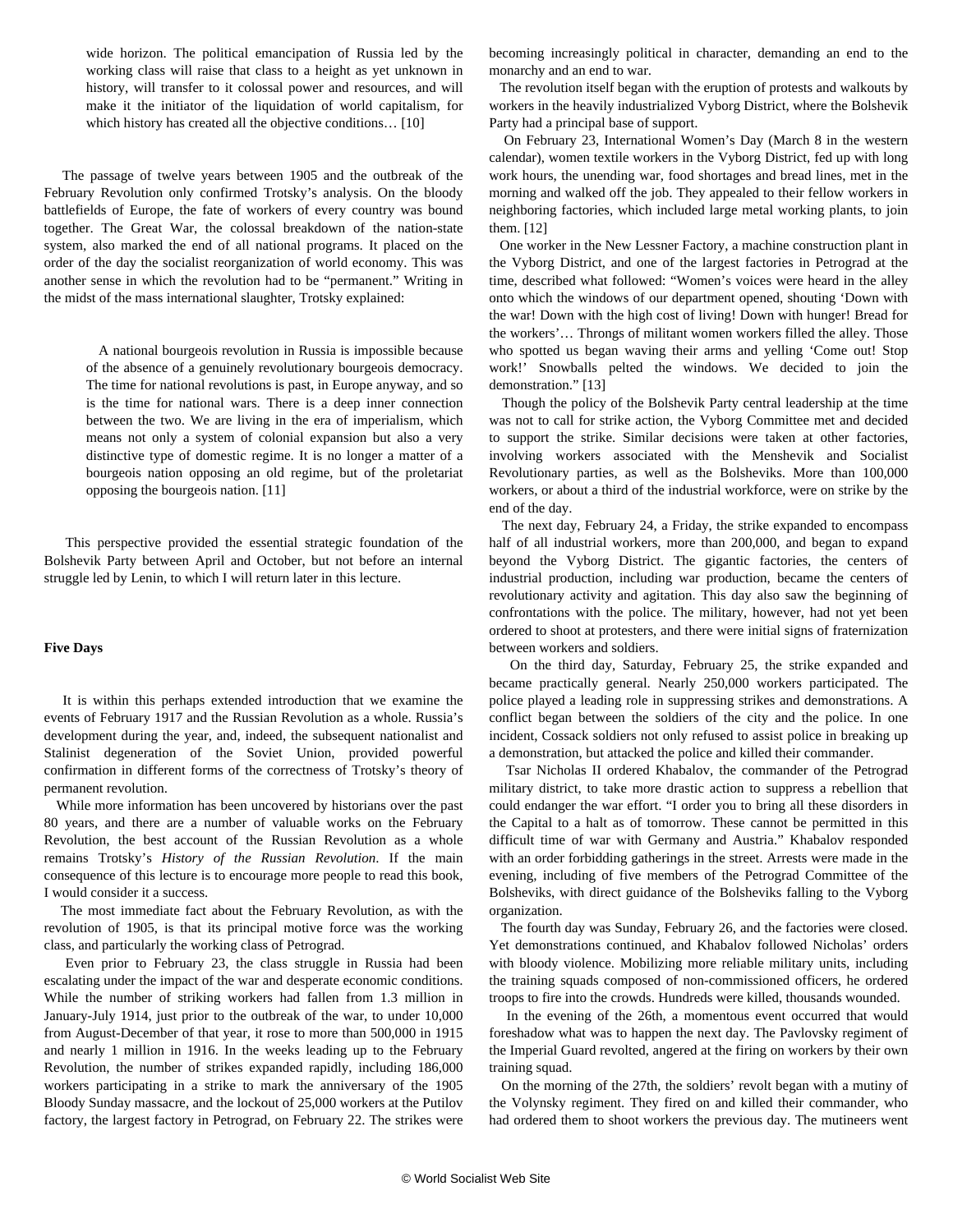out to nearby regiments and encouraged revolt. One by one the separate barracks joined the revolution. Attempts by the Tsar's commanders to assemble loyal troops failed. The workers' insurrection expanded. Government buildings were taken over and political prisoners liberated.

 Who led the February Revolution? There was no centralized political party directing events. The Mensheviks and Socialist Revolutionaries neither anticipated nor wanted a working-class revolution. During the February events, leading members of these organizations were in the Duma, pleading with the bourgeois parties to take action lest the situation develop out of control.

 The *Mezhraiontsy* (Interdistrict Group)—with which Trotsky, exiled in New York, was associated—issued a leaflet on the second day of the revolution, calling for a democratic republic, socialism, an end to war and the creation of a provisional revolutionary government. However, it did not have the same mass base as the Bolsheviks did, particularly in Vyborg.

 Lower-level Bolshevik Party organizations played a significant role, particularly the Vyborg District Committee. However, the party's central leadership was perpetually behind events, and the leadership in the city was under constant pressure by worker-activists within Bolshevik Party to respond more aggressively, to issue leaflets, to call for a general strike and insurrection. During the February events, most of the Bolshevik leadership itself was in exile, including Lenin, who was in Switzerland, from where he did not return until April.

 This does not, however, mean that the revolution was purely "spontaneous," a "mystic" theory that Trotsky notes "fell in most opportunely with the minds not only of all those gentlemen who had yesterday been peacefully governing, judging, convicting, defending, trading, or commanding, and today were hastening to make up to the revolution, but also of many professional politicians and former revolutionists, who having slept through the revolution wished to think that in this they were not different from all the rest." [14]

 There were workers who led it. They were workers who had been trained and educated through years of socialist propaganda, and through the bitter experiences of 1905. They had gone through the strike wave of 1912-1914, which threatened revolution prior to the outbreak of war. They saw the spinelessness of the liberals. Some may have been influenced or cowed at the time of the outbreak of war by the nationalist upsurge, but they had seen what the war had done.

 Many of these workers would have been strongly influenced by the Bolshevik Party, which was growing in prominence before the outbreak of war. The revolution was led, as Trotsky wrote, by "conscious and tempered workers educated for the most part by the party of Lenin." However, this leadership by itself "proved sufficient to guarantee the victory of the insurrection, but it was not adequate to transfer immediately into the hands of the proletarian vanguard the leadership of the revolution." [15]

#### **Dual Power**

 The working class and soldiers of Petrograd had made the revolution, but they were not able to take political power. Instead, a complex and unstable "dual power" regime emerged, which would exist until the October Revolution.

 On the 27th of February, with the tsar still in power, the Duma representatives gathered to discuss how to contain the situation and tame the revolution. They decided to form a Provisional Committee of the Members of the Duma, which issued a statement declaring it "found itself compelled … to take into its own hands the restoration of the State and Public order."

 Contrary to its own subsequent mythologizing, the liberal bourgeoisie, represented by the main parties in the Duma, played no revolutionary role. It was terrified of the masses, seeking some way to preserve autocratic rule, with or without Tsar Nicholas II. Paul Milyukov, leader of the bourgeois Constitutional Democratic Party (Kadets) later acknowledged, "We did not want this revolution. We did not wish particularly that it would come at the time of the war. We struggled desperately so that this would not happen." [16]

 However, when their efforts to pressure the Tsar to form a new government failed, and as it became clear that the masses would not accept it, the bourgeoisie's representatives turned to the military high command to force his abdication. Discussions had already taken place, before the revolution, between the military and the leaders of the bourgeois parties about the formation of a new government, even the deposing of Nicholas II, to create better conditions for prosecuting the war. The Allied imperialist powers had indicated some support for such efforts as well.

 Without the support of the military, the Tsar abdicated on March 2, transferring power to his brother, the Grand Duke Mikhail Alexandrovich. The Provisional Government was formed the same day, headed by Prince L'vov, with the intention that it would serve under the new tsar. But Mikhail himself abdicated, fearing for his head. The Romanov Dynasty was abolished, despite the best intentions of the bourgeois representatives that led the new government.

 On the same day that the Duma Committee was formed in the Tauride Palace, February 27, and in the same building, another governing body was established, which enjoyed the support of the masses of workers and soldiers, the Soviet of Workers' Deputies, later the Soviet of Workers' and Soldiers' Deputies. Some 250 workers, soldiers and socialist intellectuals participated in its first meeting. The Mensheviks and Socialist Revolutionaries, a petty bourgeois party with a base in the peasantry, dominated the leadership of the early Soviet.

 The phenomenon of "dual power" was not unique to the Russian Revolution. The existence of two governing institutions had occurred in previous revolutions, as one class was replacing another. Such a situation can only resolve itself in civil war. The dual power regime that emerged after the February Revolution was peculiar, however, in that the leaders of the Soviets, which commanded the support of the workers and soldiers—the driving force of the revolution—worked consciously and deliberately to turn power over to the bourgeois Provisional Government. The essential class conflict that was concealed in the relationship between the two bodies was to emerge directly only when the Bolsheviks won control of the Soviet several months later.

 Masses of workers and soldiers did not look to the Duma for leadership, but to the Soviet. The parties that headed the Soviet, however, did not want power and were unwilling to take measures that would address the workers' and soldiers' demands. The basic democratic and social aspirations of the workers and soldiers who led the revolution collided with the interests of the bourgeoisie, but their representatives in the Soviet insisted that the bourgeoisie must rule.

 This "paradox" found expression in different forms. First, there was the issue of power itself and the recognition of the Provisional Government. Immediately after Tsar Nicholas' abdication, the leaders of the Executive Committee of the Soviet met with the representatives of the Duma to discuss the conditions in which the Soviet would support the new government. Their conditions did not include any of the basic demands of the workers and soldiers—including an end to war, a republic, land, or the eight-hour day. They only had one demand, freedom of agitation. That is, they were willing and, indeed, eager to hand power to the bourgeoisie so long as the bourgeoisie agreed not to arrest them.

Second, and closely related to the issue of power, was that of the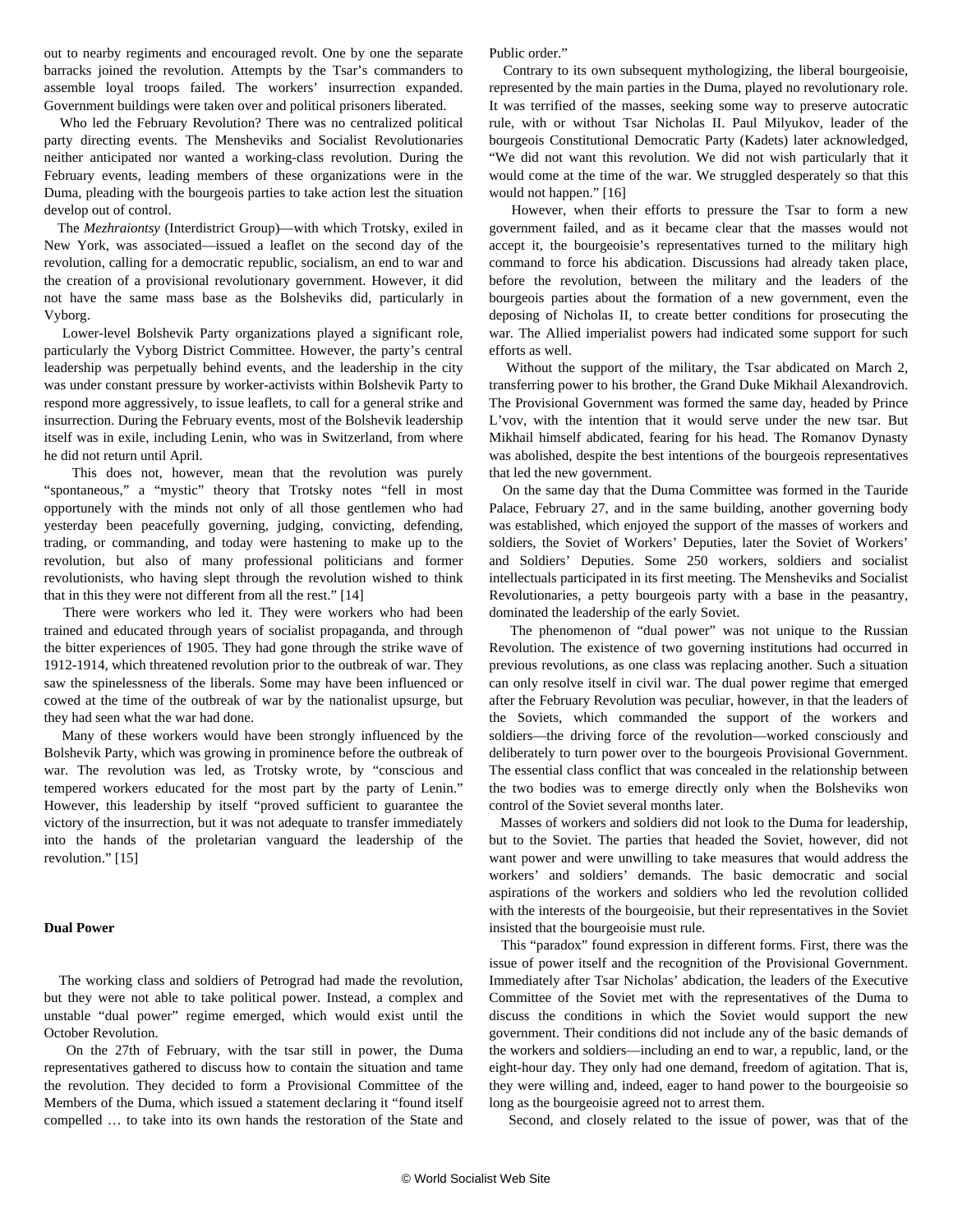arming—or disarming—of the workers and the workers' militia. During the revolution, the most militant workers, again concentrated in the Vyborg District, had taken the initiative to form militias. The Soviet recognized this established fact by seeking to organize the militias under its own authority, while the Duma Committee set up militias of its own. This created the conditions for a possible armed conflict between the two militias, that is, civil war.

 As one historian of the February Revolution notes, "Already on February 28 the Soviet Executive Committee made clear its intention to cooperate with the Duma Committee in solving this conflict by sacrificing the independence of the workers' militias." [17] It worked to unify the two militias, that is, to disarm the workers and subordinate the workers' militias to the governing authority of the bourgeoisie, consecrated in Executive Committee decisions on March 1 and March 7.

 Third, was the return of workers to the factories. The Executive Committee initially designated March 5 as the date for resuming work, with no change in the conditions of labor in the plants. They rejected workers' demands for an eight-hour day on the grounds that this would scare off the bourgeoisie.

 Workers, however, took matters into their own hands, with many in the major industrial plants leaving work en masse after eight hours. The Manufacturers' Association ended up reluctantly accepting the eight-hour day as a matter of necessity, with one of the bourgeois publicists explaining: "Unfortunately for the Mensheviks, the Bolsheviks had already by means of terror compelled the Manufacturers' Association to agree to an immediate introduction of the eight-hour day." [18]

 Fourth, relations within the army. The Duma representatives attempted to regain control over the military, ordering soldiers to submit to the discipline of their officers and surrender their arms, which the Soviet leaders supported. The soldiers, however, rejected these efforts, pressuring the Petrograd Soviet to pass on March 1 Order No. 1. It instructed soldiers not to obey any orders from the Duma Committee that contradicted those of the Soviet. It also instructed soldiers to seize control of weapons and to elect committees in each regiment.

 Order No. 1 was passed when the top leaders of the Mensheviks and SRs were not present. Later, they attempted to reverse it by passing Order No. 2, limiting its application to Petrograd. This effort at reinforcing relations within the military failed, however, and the revolution encouraged an already developing virtual civil war within the military, between the soldiers and their officers.

 Finally, and most importantly, was the overriding matter of the war itself. For the bourgeoisie, the banner was "war to complete victory." After ignoring the issue of the war for two weeks, the Executive Committee passed a resolution on March 14, a manifesto to the peoples of the world, containing many pacifist phrases but pledging that, "We will firmly defend our own liberty from all reactionary attempts from within, as well as from without. The Russian revolution will not retreat before the bayonets of conquerors, and will not allow itself to be crushed by foreign military force."

 In other words, the war would continue. The resolution was hailed by British imperialism and the bourgeois parties in Russia.

 Sukhanov, a member of the Executive Committee who had participated in the Zimmerwald antiwar conference in 1915, later wrote candidly in his memoirs,

 It was evident that the bourgeoisie could have nothing in common with a movement that undermined the idea of 'war to complete victory.' It saw, or at least spoke of, any such movement as simply the result of German provocation…. It was clear then *a priori* that if a bourgeois Government and the adherence of the bourgeoisie to the revolution were to be counted on, it was temporarily necessary to *shelve the slogans against the war*, to furl for a time the banner of Zimmerwald, which had become the banner of the Russian, and especially of the Petersburg, proletariat. [19]

#### **Lars Lih and the new historical falsification**

 The events of February and early March marked the first stage in the unfolding revolution. The next stage had to be prepared by sharply clarifying the political tasks posed by the new situation. Both Lenin in Switzerland and Trotsky in New York responded, with incredible precision, in analyzing what had just transpired. Trotsky, in an article published in *Novy Mir* on March 6 (O.S.), wrote that "an open conflict between the forces of the revolution, headed by the urban proletariat, and the anti-revolutionary liberal bourgeoisie, temporarily in power, is absolutely inevitable." [20]

 On March 3, Lenin cabled instructions to Russia: "Our tactics—complete distrust. No support for the Provisional Government. Distrust Kerensky above all. Arm the proletariat as the only guarantee." In his first "Letter from Afar," written on March 7, Lenin wrote that "he who says that the workers must *support* the new government in the interests of the struggle against tsarist reaction… is a traitor to the workers, a traitor to the cause of the proletariat, to the cause of peace and freedom. For actually, *precisely* this new government is *already* bound hand and foot by imperialist capital, by the imperial policy of *war* and plunder…" [21]

 This perspective was developed in Lenin's further *Letters from Afar*, in which he outlined a program calling for the transfer of power to the Soviets, an immediate end to the war, confiscation of the landed estates by the peasantry, workers' control of production and the beginning of the transition to socialism.

 Lenin's positions provoked a major political conflict within the Bolshevik Party in March and April of 1917, in which he fought for a political line that had been associated with Trotsky. In doing so, Lenin had to do battle with sections of the Bolshevik Party, in particular a right-wing faction associated with Kamenev, Stalin and Muranov, who had returned to Petrograd in mid-March and taken over editorial responsibilities for *Pravda*, seeking to orient the party toward support for the Provisional Government and the war.

 In this struggle, Lenin had powerful allies within the Bolshevik Party itself, particularly its working-class base. As historian Alexander Rabinowitch notes, as early as March 1, the Vyborg District Committee of the party had "adopted a resolution calling for the immediate seizure of power by the workers and the abolition of the Duma's Provisional Committee."

 The Bureau of the Central Committee, headed by Shliapnikov, adopted a resolution declaring that the Provisional Government was a "representative of the grand bourgeoisie and big landowners" and that it was necessary to "initiate a struggle for the creation of the Provisional Revolutionary Government." When this resolution was brought before the Petersburg Committee of the party, however, it was rejected, in favor of a resolution stating that the Bolshevik Party "does not oppose the Provisional Government as long as its policies are consistent with the interests… of the people," a formula that mirrored that of the Mensheviks. [22]

 This history has been the subject of relentless falsification by the Stalinists, as part of a general effort to remove Trotsky, and the significance of the theory of permanent revolution, from history and to justify their own nationalist and opportunist politics. For serious historians, however, the basic political dynamic of the Russian Revolution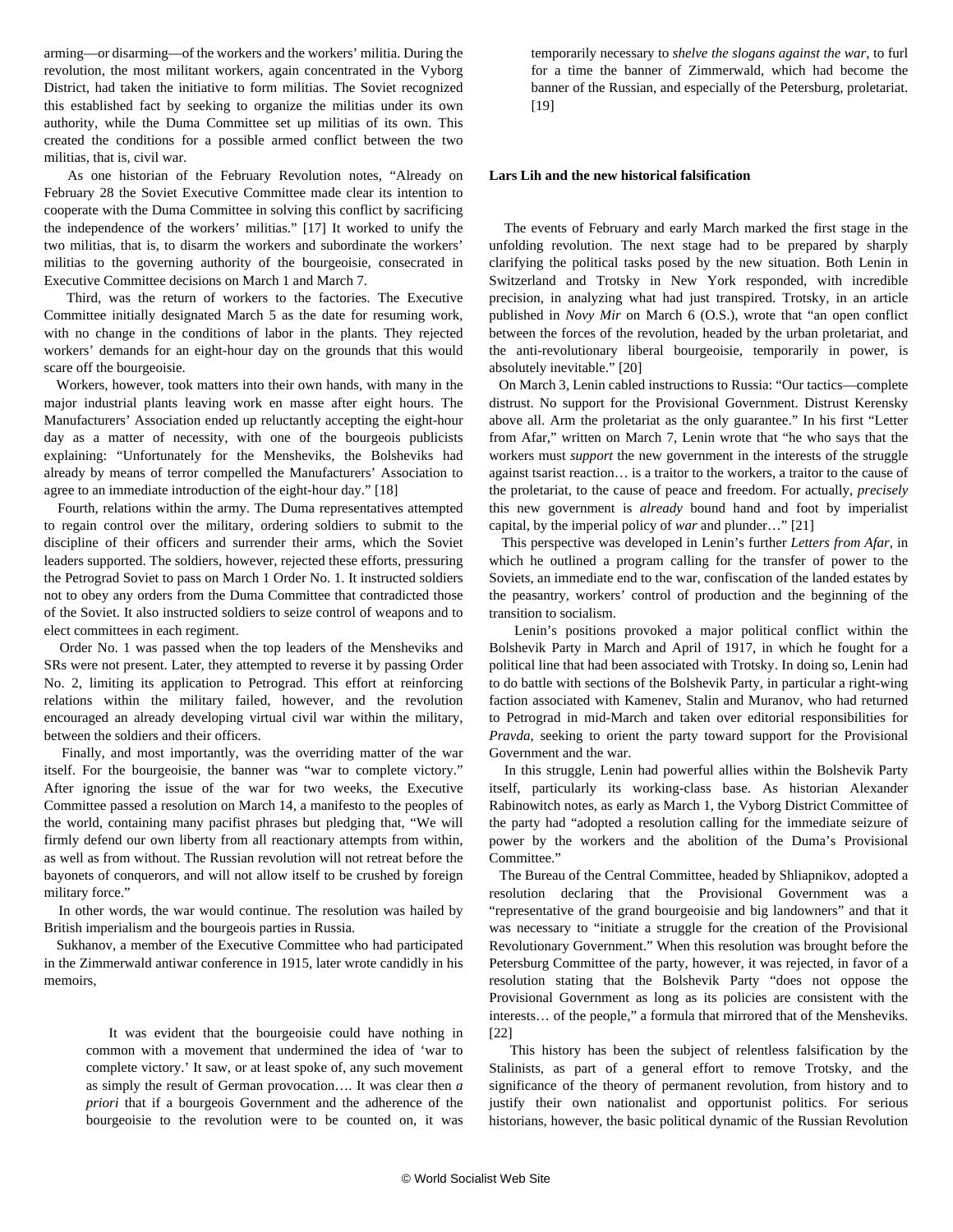has been clear—the contradictory character of dual power, the relationship between the Soviets and the Provisional Government, the significance of the divisions within the Bolshevik Party, the impact of Lenin's return in April.

 We are seeing now a renewed campaign of historical falsification, of an essentially neo-Stalinist character. One prominent example is the historian Lars Lih, who has been heavily promoted by the International Socialist Organization and its publication arm, Haymarket. Indeed, this very afternoon Lih participated in a panel with ISO member Todd Chretien at the Historical Materialism conference in New York, on the subject of the divisions within the Bolshevik Party in March.

 In a number of recent articles, Lih argues that there were no fundamental differences within the Bolshevik Party in the months that followed the February Revolution, that there was a seamless continuity between the February and October Revolutions, that "dual power" is not a useful category in understanding the period between the two revolutions, and, incredibly, that the Russian Revolution had nothing to do with socialism.

 Lih's essay "Fully Armed: Kamenev and *Pravda* in March 1917," published in 2014, is devoted to arguing that the line of Stalin and Kamenev in March "fully prepared" the Bolsheviks for the conquest of power in October. [23] In constructing his "narrative," Lih cites only one of the editorials published in Pravda after Kamenev, Muranov and Stalin returned from exile on March 15. That editorial, which was unsigned but attributed to Kamenev, states, "Just as we energetically support [the new Provisional Government] in the complete liquidation of the old regime and the monarchy, in the implementation of freedoms, etc., we will just as energetically criticize each failure of the Provisional Government to act on its declared intentions, each deviation from decisive struggle, each attempt to tie the hands of the people or to put out the raging revolutionary fire."

 The editorial is in direct conflict with Lenin's Letter from Afar, which characterized anyone who called for support for the new government in its struggle against the old regime "a traitor to the cause of the proletariat." Indeed, when *Pravda* later published this letter, the only Letter from Afar that was published, the editors removed several passages, including this one. They clearly understood the significance of what Lenin was writing.

 Lih dismisses the obvious interpretation of Kamenev's article as the product of "inattentive readers," who have simply not read the entire editorial. The editorial later states, according to Lih's translation, that "the paths of the democratic forces and of the Provisional Government will diverge—that when the bourgeoisie comes to its senses, it will inevitably attempt to halt the revolutionary movement and not permit it to develop to the point of satisfying the essential needs of the proletariat and the peasantry. … This full satisfaction of their demands is possible only when full and complete power is in their own hands."

 This is in fact a thoroughly Menshevik argument. Currently, the Provisional Government—that is, the bourgeoisie—is carrying out revolutionary actions. They should be supported in doing so. In typically opportunist fashion, the revolutionary tasks are postponed to some indefinite future. It is an argument to justify support for the Provisional Government.

Lih supplements Kamenev's statement with his own explanation.

 The great mass of soldiers and workers, newly awakened to political life, still trusted the new Provisional Government and its seemingly excellent anti-tsarist credentials. This trust was not just based on a deluded burst of revolutionary good feeling, as we usually describe the situation with more than a little condescension. The fact of the matter is that in this slice of time, the Provisional Government was actually carrying out revolutionary measures: dismantling the tsarist police apparatus,

releasing political prisoners, setting up guarantees of basic political freedoms, laying the groundwork for national elections, and so forth.

 A clash would come, and only then would it be necessary to oppose the Provisional Government, which happened several months later. Thus Kamenev's line, according to Lih, "took the Bolsheviks all the way to October<sup>"</sup>

 This analysis is false from beginning to end. The new government did not have "seemingly excellent anti-tsarist credentials." It had sought to preserve the autocracy at all costs. The masses of workers and soldiers did not look to the Provisional Government to carry out revolutionary measures, but rather to the Soviet, led by political parties that were trying to encourage support for the Provisional Government. For Lenin and for Trotsky, the task was to sharpen the political differentiation, to encourage absolute distrust in the government and in figures like Kerensky, not to counsel illusions that the government would carry out democratic reforms and end the war.

 In making his claims, Lih completely ignores the most fundamental issue involved in the conflict within the Bolshevik Party in March: that of war. He ignores the many editorials and articles that appeared in March, in which Kamenev and Stalin adopted a defencist position on the war, corresponding to their support for the Provisional Government.

 A March 15 editorial written by Kamenev, under the headline "Without Secret Diplomacy!" is a thoroughly Menshevik document. "The war continues, the Great Russian Revolution has not stopped it," it begins. "And no one nourishes hopes that it will end tomorrow or the day after. Russia's soldiers, peasants, and workers, who went to war at the call of the overthrown tsar and who shed their blood under his banners, have freed themselves, and the tsarist banners have been replaced by the red banners of the revolution."

 That is, the war has become a war of revolutionary liberation, led by the Provisional Government—the same line promoted by the Mensheviks and Socialist Revolutionaries. Kamenev wrote, "When army faces army, the most absurd policy would be to propose that one of them lay down its arms and return to its homes. This policy would not be a policy of peace, but a policy of enslavement, a policy which a free people would indignantly reject. No, it would firmly stand at its post, answering bullet with bullet and shell with shell. This is imperative."

 Demonstrating abject prostration before the Allied imperialist powers, he continued,

> Russia is bound by alliances with England, France and other countries. It cannot act in questions of peace apart from them. But this only means that revolutionary Russia, which has freed itself from the tsarist yoke, must directly and openly turn to its allies with a proposal to review the question of opening peace negotiations…

> Our slogan is not the disorganization of the revolutionary army and the army that is becoming more revolutionary; nor is it the empty slogan: 'Down with war.' Our slogan is: pressure on the Provisional Government in order to compel it to openly, before the entire worldwide democracy, and immediately attempt to induce all the warring countries to immediately open negotiations about a way to end the world war. Until then, everyone should remain at his post. [24]

 It concludes with a "warm greeting" to the appeal of the Soviet, drawn up by Sukhanov, to which I referred earlier.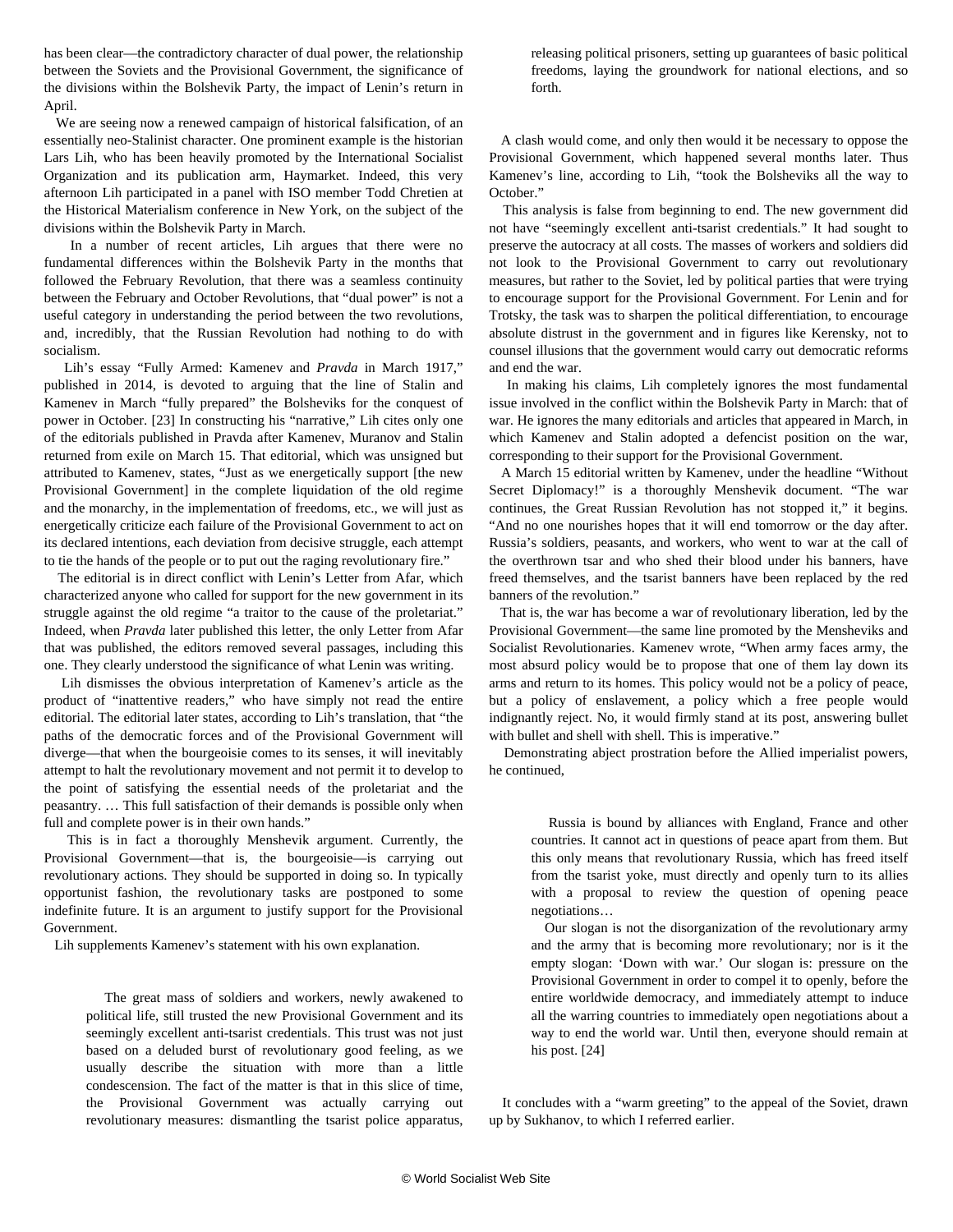Kamenev's pro-war position was repeated by Stalin, despite the

subsequent falsifications by the Stalinist bureaucracy. In Stalin's article on March 16, "The War," he rejects the slogan "Down with the war!," asserting instead that "The workers, soldiers and peasants must arrange meetings and demonstrations and demand that the Provisional Government shall come out openly and publicly in an effort to induce all the belligerent powers to start peace negotiations immediately, on the basis of recognition of the right of nations to self-determination." [25]

 Bring pressure to bear on the Provisional Government, to force this bourgeois government to end the war, this government comprised and led by organizations and individuals who had been the most fervent supporters of the war throughout its bloody course.

 One need only compare such statements with the writings of Lenin to see the vast political gulf. "It is absolutely impermissible," Lenin wrote on March 9, "to conceal from ourselves and from the people that this government wants to continue the imperialist war, that it is an agent of British capital, that it wants to restore the monarchy and strengthen the rule of the landlords and capitalists." And later, on March 12, he said: "To urge the Guchkov-Milyukov government to conclude a speedy, honest, democratic and good neighborly peace is like the good village priest urging the landlords and the merchants to 'walk in the way of God', to love their neighbors and to turn the other cheek." [26]

 Lih's defense of Kamenev—and by implication Stalin—is supplemented by another position, elaborated in a report he delivered last month at the University of Michigan, that it is impossible to say that the revolution in February was "bourgeois democratic" and the revolution in October "socialist." This is a myth promoted by, among others, Trotsky and his followers, who have used it to suggest that prior to Lenin's return to Russia, Stalin and Kamenev intended to go no further than a bourgeoisdemocratic revolution, while Lenin called for a socialist revolution in his April Theses.

 All of 1917 should instead be understood as an "anti-bourgeois democratic revolution." Lih asserts that the aim of a socialist revolution was not part of the Bolshevik message throughout 1917. [27]

 In all of his arguments, Lih relies on the ignorance of his readers. The assertion that the Bolsheviks did not advance a socialist program is disproven by an analysis of party documents, including the April Conference that followed Lenin's return. The editors of *Pravda* were under no illusions about the significance of Lenin's proposals. They wrote on April 8, after the publication of Lenin's April Theses, "As for the general scheme of Comrade Lenin, it seems to us unacceptable in that it starts from the assumption that the bourgeois-democratic revolution is ended, and counts upon an immediate transformation of this revolution into a socialist revolution." [28]

 In "The Impending Catastrophe and How to Combat It," written in September 1917, in the section titled: "Can We Go Forward If We Fear To Advance To Socialism?," Lenin argues against the Mensheviks and Socialist Revolutionaries, who claim that the revolution is purely bourgeois democratic and that it cannot implement socialist policies.

Lenin states:

 It is impossible to stand still in history in general, and in wartime in particular. We must either advance or retreat. It is impossible in twentieth-century Russia, which has won a republic and a democracy in a revolutionary way, to go forward without advancing towards socialism, without taking steps toward it (steps conditioned and determined by the level of technology and culture: large-scale machine production cannot be 'introduced' in peasant agriculture nor abolished in the sugar industry) …

 The dialectics of history is such that the war, by extraordinarily expediting the transformation of monopoly capitalism into statemonopoly capitalism, has thereby extraordinarily advanced mankind toward socialism. [29]

 While I cannot address the issue in detail in this lecture, this last quote points to the conditions that brought Lenin and Trotsky together theoretically and programmatically. The imperialist war had exposed the contradictions of capitalism as a world system, and revealed the interconnection of the fate of the working class as an international class. It was not a question of a national bourgeois-democratic revolution, but, to refer back to the quote from the end of Comrade Nick's lecture, of turning "the imperialist war into a civil war of the oppressed against the oppressors for the attainment of socialism."

 The falsifications of Lih confirm, once again, that the history of the Russian Revolution is of enormous contemporary significance. So many times in the history of the 20th century, the revolutionary upheavals of the working class have been subordinated, particularly through the treachery of Stalinism, to the bourgeoisie. In China in 1927, in Spain in the 1930s, in India and Indochina in the 1940s, throughout Europe after the war, Indonesia in the 1960s, in Chile and Latin America in the 1970s, in Iran in 1979, through to Egypt in 2011.

 Today, as we enter a new period of war and revolution, the parties of the upper middle class are doing everything they can to block the development of an independent movement of the working class for socialism.

 What made the Russian Revolution so unique was the existence of a revolutionary leadership, headed by Lenin and Trotsky, that guided the revolutionary uprising of the working class to its necessary conclusion, the conquest of state power. The next stage in this struggle, Lenin's return to Russia and the April Theses, is the subject of the next lecture.

**Notes:**

 [1] ["Georgi Valentinovich Plekhanov \(1856–1918\): His Place in the](/en/articles/2016/12/05/plek-d05.html) [History of Marxism,](/en/articles/2016/12/05/plek-d05.html)" by David North and Vladimir Volkov, *World Socialist Web Site*, December 5, 2016.

 [2] Quoted in ["Three Conceptions of the Russian Revolution](/en/articles/2008/10/rrev-o21.html)," Leon Trotsky, 1939.

[3] Ibid.

 [4] "The Revolutionary-Democratic Dictatorship of the Proletariat and the Peasantry," V.I. Lenin, *Collected Works, Vol. 8*, Progress Publishers, 1965, pp. 294-98.

 [5] *[Results and Prospects](https://www.marxists.org/archive/trotsky/1931/tpr/rp-index.htm)*, Leon Trotsky, Chapter II: The Towns and Capital, Leon Trotsky, 1906.

 [6] *History of the Russian Revolution*, Leon Trotsky, Pluto Press, 1977, p.27.

 [7] Quoted in *Results and Prospects*, Leon Trotsky, Chapter III: 1789-1848-1905.

 [8] "Address to the Central Committee of the Communist League," Karl Marx and Friedrich Engels, March 1850.

[9] "Our Differences," in *1905*, Vintage Books, 1971, pp. 315-17.

[10] "Introduction to Ferdinand Lassalle's Speech to the Jury," quoted in *Results and Prospects*, Chapter IX: Europe and Revolution.

[11] "The Struggle for Power," in *1905*, Ibid., p. 322.

 [12] All dates in the account of the February Revolution and after are given in the Old Style Julian calendar.

 [13] Quoted in *The Russian Revolution, 1917*, Rex. A. Wade, Cambridge University Press, 2017, p. 29.

[14] *History of the Russian Revolution*, Leon Trotsky, p. 161.

[15] Ibid., p. 171

 [16] Quoted in *The February Revolution: Petrograd, 1917*, Tsuyoshi Hasegawa, University of Washington Press, 1989, p. 227.

 [17] "The Formation of the Militia in the February Revolution: An Aspect of the Origins of Dual Power," Tsuyoshi Hasegawa, *Slavic*